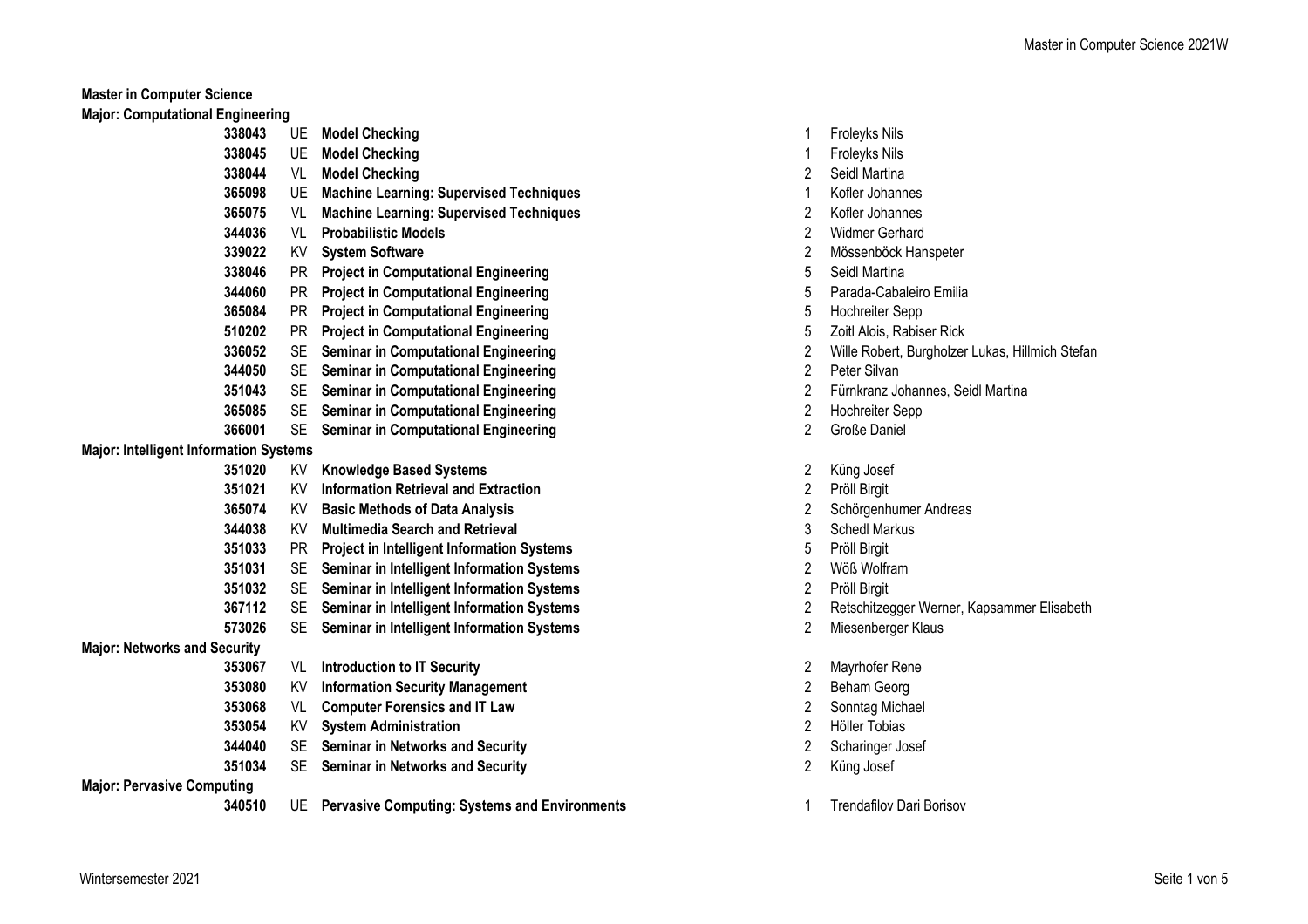|                                    | 340500 | VL        | <b>Pervasive Computing: Systems and Environments</b> | 2 | Ferscha Al         |
|------------------------------------|--------|-----------|------------------------------------------------------|---|--------------------|
|                                    | 340610 | UE.       | <b>Pervasive Computing: Design and Development</b>   | 1 | Trendafiloy        |
|                                    | 340600 | VL        | <b>Pervasive Computing: Design and Development</b>   | 2 | Ferscha Al         |
|                                    | 364040 | VL        | <b>Computer Vision</b>                               | 2 | <b>Bimber Oli</b>  |
|                                    | 364041 | UE        | <b>Computer Vision</b>                               | 1 | Kurmi Indr         |
|                                    | 364042 | UE        | <b>Computer Vision</b>                               | 1 | Kurmi Indr         |
|                                    | 364043 | UE        | <b>Computer Vision</b>                               |   | Kurmi Indr         |
|                                    | 364044 | UE        | <b>Computer Vision</b>                               | 1 | <b>Bimber Oli</b>  |
|                                    | 364045 | UE        | <b>Computer Vision</b>                               | 1 | <b>Bimber Oli</b>  |
|                                    | 364032 | <b>PR</b> | <b>Project in Pervasive Computing</b>                | 5 | <b>Streit Mard</b> |
|                                    | 367032 | <b>PR</b> | <b>Project in Pervasive Computing</b>                | 5 | Hummel K           |
|                                    | 367002 | <b>SE</b> | <b>Seminar in Pervasive Computing</b>                | 2 | Kotsis Gab         |
| <b>Major: Software Engineering</b> |        |           |                                                      |   |                    |
|                                    | 326013 | KV.       | <b>Formal Methods in Software Development</b>        | 3 | Schreiner \        |
|                                    | 343002 | KV        | <b>Requirements Engineering</b>                      | 2 | Grünbache          |
|                                    | 339019 | KV        | <b>Principles of Programming Languages</b>           | 2 | Prähofer H         |
|                                    | 339022 | KV        | <b>System Software</b>                               | 2 | Mössenbö           |
|                                    | 343005 | <b>PR</b> | <b>Project in Software Engineering</b>               | 5 | Egyed Ale:         |
|                                    | 510209 | <b>PR</b> | <b>Project in Software Engineering</b>               | 5 | Zoitl Alois,       |
|                                    | 343006 | SE        | <b>Seminar in Software Engineering</b>               | 2 | Egyed Ale:         |
| <b>Major: Data Science</b>         |        |           |                                                      |   |                    |
|                                    | 365075 | VL        | <b>Machine Learning: Supervised Techniques</b>       | 2 | Kofler Joha        |
|                                    | 344036 | VL        | <b>Probabilistic Models</b>                          | 2 | Widmer Go          |
|                                    | 364028 | VL        | <b>Visual Analytics</b>                              | 2 | <b>Streit Marc</b> |
|                                    | 258401 | VL        | <b>Data Warehousing</b>                              | 2 | Schütz Ch          |
|                                    | 258405 | UE        | <b>Data Warehousing</b>                              | 2 | Schütz Ch          |
|                                    | 258406 | UE        | <b>Data Warehousing</b>                              | 2 | Schütz Ch          |
|                                    | 258407 | UE        | <b>Data Warehousing</b>                              | 2 | Schütz Ch          |
|                                    | 344061 | <b>PR</b> | <b>Project in Data Science</b>                       | 5 | Schedl Ma          |
|                                    | 351071 | PR.       | <b>Project in Data Science</b>                       | 5 | Pröll Birgit       |

## **Electives**

**General Electives**

**364050** VL **Explainable AI 1** Streit Marc

- 2 Ferscha Alois
- **340610** UE **Pervasive Computing: Design and Development** 1 Trendafilov Dari Borisov
- 2 Ferscha Alois
- 2 Bimber Oliver
- **364041** UE **Computer Vision** 1 Kurmi Indrajit
- **364042** UE **Computer Vision** 1 Kurmi Indrajit
- **364043** UE **Computer Vision** 1 Kurmi Indrajit
- 1 Bimber Oliver
- **364045** UE **Computer Vision** 1 Bimber Oliver
- **364032** PR **Project in Pervasive Computing** 5 Streit Marc, Bimber Oliver, Wallner Günter
- **367032** PR **Project in Pervasive Computing** 5 Hummel Karin Anna, Khalil Ismail, Kotsis Gabriele
- **367002** SE **Seminar in Pervasive Computing** 2 Kotsis Gabriele
- 3 Schreiner Wolfgang
- 2 Grünbacher Paul
- **339019** KV **Principles of Programming Languages** 2 Prähofer Herbert
- **339022** KV **System Software** 2 Mössenböck Hanspeter
- **343005** PR **Project in Software Engineering** 5 Egyed Alexander, Grünbacher Paul
- 5 Zoitl Alois, Feichtinger Kevin, Rabiser Rick
- **343006** SE **Seminar in Software Engineering** 2 Egyed Alexander, Mashkoor Atif, Guez Assuncao Wesley Klewerton
- **365075** VL **Machine Learning: Supervised Techniques** 2 Kofler Johannes
- 2 Widmer Gerhard
- 
- 2 Schütz Christoph Georg
- 2 Schütz Christoph Georg
- 2 Schütz Christoph Georg
- 2 Schütz Christoph Georg
- 5 **Schedl Markus**
- 
-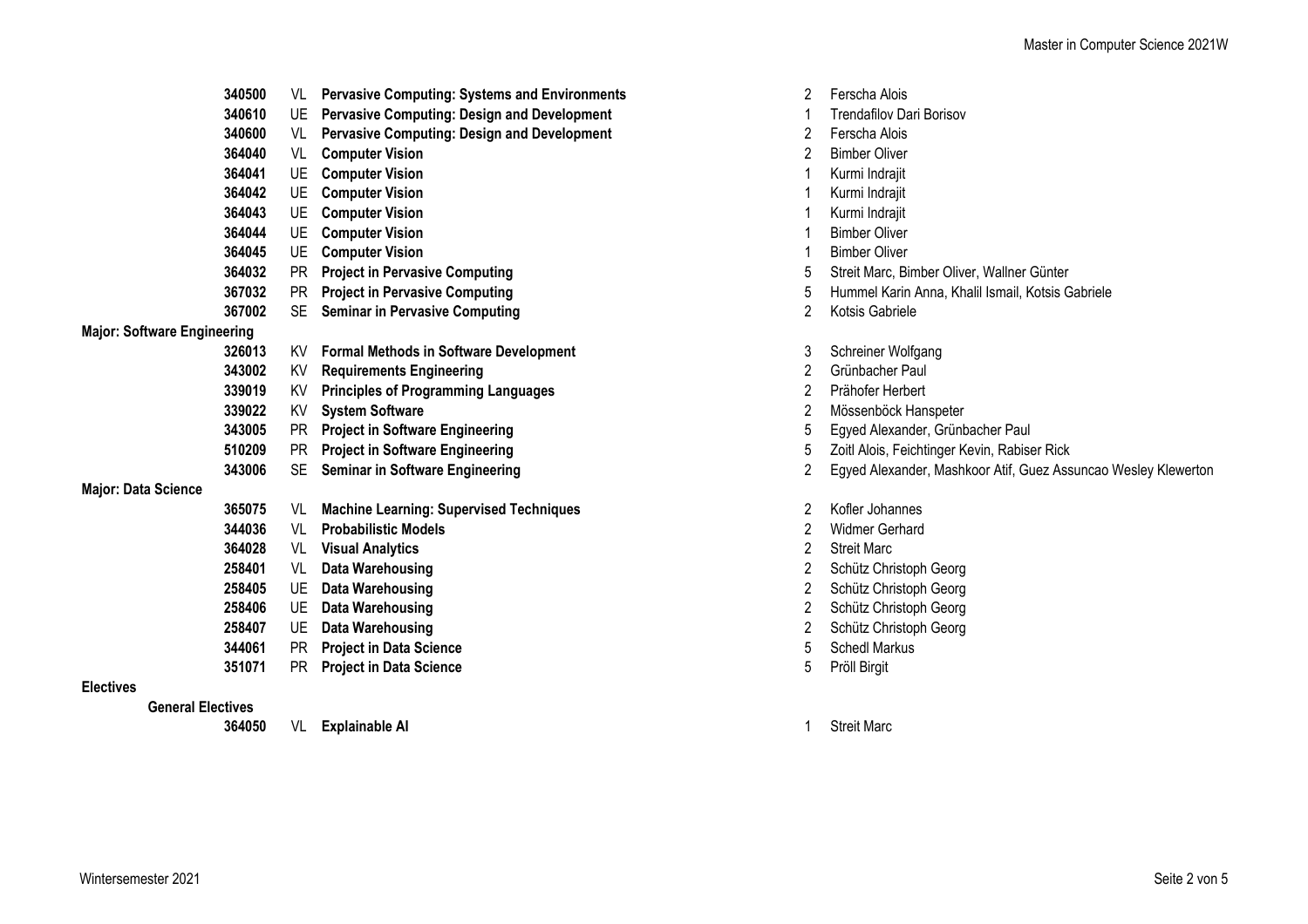| 364051         | UE.          | <b>Explainable AI</b>                           | 1              | <b>Streit Marc</b>  |
|----------------|--------------|-------------------------------------------------|----------------|---------------------|
| 364052         | UE           | <b>Explainable AI</b>                           | 1              | <b>Eckelt Klaus</b> |
| 364053         | UE           | <b>Explainable AI</b>                           | 1              | Adelberger F        |
| 364054         | UE           | <b>Explainable AI</b>                           | 1              | <b>Eckelt Klaus</b> |
| 364055         | UE           | <b>Explainable AI</b>                           | 1              | <b>Eckelt Klaus</b> |
| 364002         | <b>UE</b>    | <b>Visual Analytics</b>                         | 1              | <b>Eckelt Klaus</b> |
| 364005         | UE           | <b>Visual Analytics</b>                         | 1              | Kobler Erich        |
| 364006         | UE           | <b>Visual Analytics</b>                         | 1              | Kobler Erich        |
| 364007         | UE           | <b>Visual Analytics</b>                         | 1              | Adelberger F        |
| 364046         | <b>UE</b>    | <b>Visual Analytics</b>                         | 1              | <b>Eckelt Klaus</b> |
| 364047         | UE           | <b>Visual Analytics</b>                         | 1              | Adelberger I        |
| 364048         | <b>UE</b>    | <b>Visual Analytics</b>                         | 1              | Adelberger F        |
| 364049         | <b>UE</b>    | <b>Visual Analytics</b>                         | 1              | Adelberger F        |
| 344011         | VO.          | <b>Biometrische Identifikation</b>              | $\overline{2}$ | Scharinger J        |
| 344W02         | UE           | <b>Probabilistic Models</b>                     | 1              | Schlüter Jan        |
| 344037         | <b>UE</b>    | <b>Probabilistic Models</b>                     | 1              | Primus Paul         |
| 344072         | <b>UE</b>    | <b>Probabilistic Models</b>                     | 1              | Primus Paul         |
| 344156         | VL           | <b>Reinforcement Learning</b>                   | $\overline{2}$ | Kelz Rainer         |
| 344101         | UE           | <b>Reinforcement Learning</b>                   | 1              | Kelz Rainer         |
| 344102         | UE           | <b>Reinforcement Learning</b>                   | 1              | Kelz Rainer         |
| 344103         | UE           | <b>Reinforcement Learning</b>                   | 1              | <b>Kelz Rainer</b>  |
| 351022         | KV           | <b>Web Engineering</b>                          | $\overline{2}$ | Pröll Birgit        |
| 366554         | KV           | <b>Statistics 2</b>                             | $\overline{2}$ | Forstner Tho        |
| 336058         | KV           | <b>Emerging Computer Technologies</b>           | 3              | Wille Robert        |
| 336051         | KV           | <b>VLSI Design</b>                              | $\overline{2}$ | <b>Fath Patrick</b> |
| 573003         | KV           | <b>Assistive Technologies and Accessibility</b> | $\overline{2}$ | Miesenberge         |
| 353073         | KV.          | <b>Cloud Security</b>                           | $\overline{2}$ | Rass Stefan         |
| 365106         | UE           | Deep Learning and Neural Nets I                 | 1              | <b>Hoedt Pieter</b> |
| 365200         | UE           | Deep Learning and Neural Nets I                 | 1              | <b>Hoedt Pieter</b> |
| 365201         | UE           | Deep Learning and Neural Nets I                 | 1              | <b>Hoedt Pieter</b> |
| 365261         | UE           | Deep Learning and Neural Nets I                 | 1              | <b>Hoedt Pieter</b> |
| 365105         | VL           | Deep Learning and Neural Nets I                 | $\overline{2}$ | Klambauer (         |
| 365075         | VL           | <b>Machine Learning: Supervised Techniques</b>  | $\overline{2}$ | Kofler Johan        |
| 365098         | UE           | <b>Machine Learning: Supervised Techniques</b>  | 1              | Kofler Johan        |
| 9 <i>11475</i> | $\mathbf{u}$ | والممحمد معالمته والمتحددة                      |                | $D = L = L = -L$    |

VL **Natural Language Processing** 1 Rekabsaz Navid

- 
- 1 Eckelt Klaus, Kobler Erich
- Adelberger Patrick
- 1 Eckelt Klaus, Kobler Erich
- 1 Eckelt Klaus, Kobler Erich
- UE **Visual Analytics** 1 Eckelt Klaus, Kobler Erich
- 
- 
- UE **Visual Analytics** 1 Adelberger Patrick, Kobler Erich
- 
- UE **Visual Analytics** 1 Adelberger Patrick, Kobler Erich
- UE **Visual Analytics** 1 Adelberger Patrick, Kobler Erich
- UE **Visual Analytics** 1 Adelberger Patrick, Kobler Erich
- 2 Scharinger Josef
- 
- 
- 
- 
- 
- 
- 
- 
- KV **Statistics 2** 2 Forstner Thomas
- KV **Emerging Computer Technologies** 3 Wille Robert, Burgholzer Lukas, Hillmich Stefan
- 
- Miesenberger Klaus, Heumader Peter
	-
	- UE **Deep Learning and Neural Nets I** 1 Hoedt Pieter-Jan
	- 1 Hoedt Pieter-Jan
	- UE **Deep Learning and Neural Nets I** 1 Hoedt Pieter-Jan
	- UE **Deep Learning and Neural Nets I** 1 Hoedt Pieter-Jan
	- VL **Deep Learning and Neural Nets I** 2 Klambauer Günter
- VL **Machine Learning: Supervised Techniques** 2 Kofler Johannes
- **3650988 UE 1 Achine Learning: Supervised Techniques** 1 Kofler Johannes
	-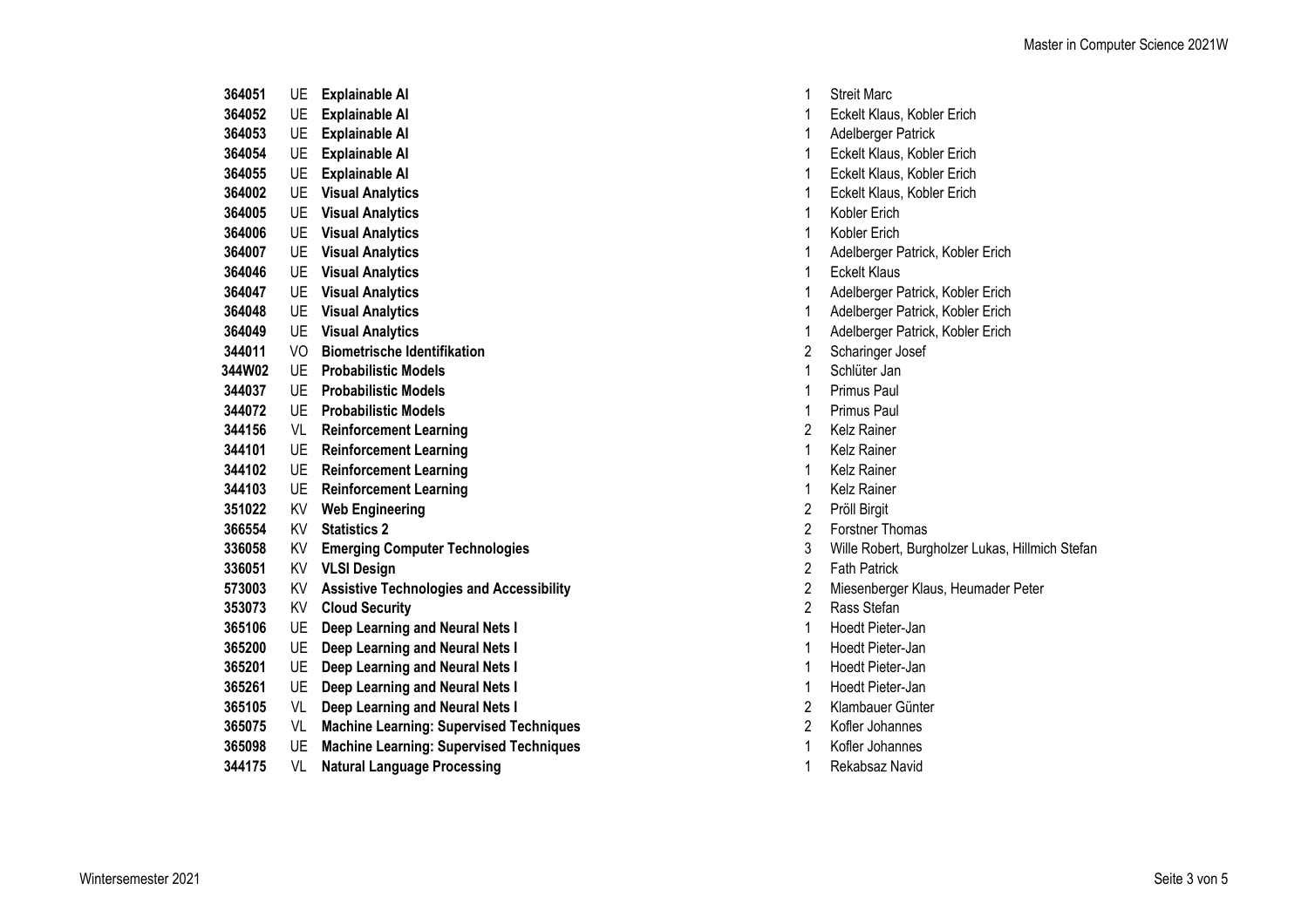| 344105 | UE. | <b>Natural Language Processing</b>                       |   | Rekabsaz Navi        |
|--------|-----|----------------------------------------------------------|---|----------------------|
| 344106 | UE  | <b>Natural Language Processing</b>                       |   | Rekabsaz Navi        |
| 344107 | UE  | <b>Natural Language Processing</b>                       |   | Lesota Oleg          |
| 365062 | UE  | <b>Sequence Analysis and Phylogenetics</b>               | 2 | Schäfl Bernhar       |
| 365265 | UE. | <b>Sequence Analysis and Phylogenetics</b>               | 2 | Schäfl Bernhar       |
| 365060 | VL  | <b>Sequence Analysis and Phylogenetics</b>               | 2 | Regl Alois, Klar     |
| 326031 | UE  | <b>Computer Algebra</b>                                  |   | Mitteramskogle       |
| 326105 | VL  | <b>Computer Algebra</b>                                  | 2 | <b>Winkler Franz</b> |
| 338040 | VL  | <b>Planning and Reasoning in Artificial Intelligence</b> | 2 | Seidl Martina        |
| 338041 | UE. | <b>Planning and Reasoning in Artificial Intelligence</b> |   | Seidl Martina, S     |
| 339408 | KV  | <b>Modeling and Computer Simulation</b>                  | 2 | Prähofer Herbe       |
| 238212 | KV  | <b>Advanced Regression Analysis</b>                      | 2 | Waldl Helmut         |
| 238225 | KV  | <b>Multivariate Verfahren</b>                            | 2 | Waldl Helmut         |
| 367003 | KV  | <b>Human/Computer Interaction</b>                        | 2 | Kotsis Gabriele      |
| 367008 | KV  | <b>Mobile Computing</b>                                  | 2 | Hummel Karin         |
| 367053 | KV  | <b>Web Performance</b>                                   | 2 | Kotsis Gabriele      |
| 367138 | KV  | <b>Advanced Model Engineering</b>                        | 2 | Retschitzegger       |
| 536027 | KV  | <b>Gender Studies Managing Equality TN</b>               | 2 | Allhutter Doris      |
| 536010 | VO  | <b>Ethics and Gender Studies</b>                         | 2 | Hofmann Rosw         |
| 536020 | VO  | <b>Ethics and Gender Studies</b>                         | 2 | Ernst Waltraud       |

## **Special Topics**

| 339356 | ΚV   | <b>Modern Front-End Web Development</b>                        |   | Baumgartner         |
|--------|------|----------------------------------------------------------------|---|---------------------|
| 339361 | KV   | <b>Functional Programming</b>                                  |   | Zsok Viktoria       |
| 353002 | ΚV   | The Rust Programming Language                                  |   | Baumgartner         |
| 353030 | ΚV   | <b>Android Security</b>                                        |   | Mayrhofer Re        |
| 353039 | ΚV   | <b>Smartcards &amp; NFC</b>                                    |   | Roland Mich         |
| 366541 | ΚV   | Data-Analysis in Medicine (Principles of Clinical Research)    |   | Schimetta W         |
| 510211 | KV.  | <b>Cloud Computing Architectures, Processes and Operations</b> |   | <b>Rabiser Rick</b> |
| 353060 |      | UE Computer Forensics and IT Law                               |   | Sonntag Mic         |
| 339360 | ΚV   | Programming in Kotlin                                          | 2 | Prähofer Her        |
| 353001 | ΚV   | Pentesting                                                     | 2 | Panholzer Pe        |
| 366587 | UE.  | Biostatistik in der klinischen Forschung                       | 2 | <b>Forstner Tho</b> |
| 212222 | \ /I | Mochatronic Quetame                                            | റ | Kongook Dot         |

- VL **Mechatronic Systems** 2 Kopacek Peter
- VL **Biostatistik in der klinischen Forschung** 2 Forstner Thomas
- 1 Rekabsaz Navid
- 1 Rekabsaz Navid
- 1 Lesota Oleg
- UE **Sequence Analysis and Phylogenetics** 2 Schäfl Bernhard, Rumetshofer Elisabeth
- UE **Sequence Analysis and Phylogenetics** 2 Schäfl Bernhard, Rumetshofer Elisabeth
- VL **Sequence Analysis and Phylogenetics** 2 Regl Alois, Klambauer Günter
- UE **Computer Algebra** 1 Mitteramskogler Johann
- 2 Winkler Franz
- 
- UE **Planning and Reasoning in Artificial Intelligence** 1 Seidl Martina, Shukla Ankit
	- KV **Modeling and Computer Simulation** 2 Prähofer Herbert
	-
	-
	- KV **Human/Computer Interaction** 2 Kotsis Gabriele, Grünbacher Paul, Miesenberger Klaus
	- KV **Mobile Computing** 2 Hummel Karin Anna
	- 2 Kotsis Gabriele
	- KV **Advanced Model Engineering** 2 Retschitzegger Werner
	-
	- VO **Ethics and Gender Studies** 2 Hofmann Roswitha
	-
	- KV **Modern Front-End Web Development** 1 Baumgartner Stefan
	-
	- 1 Baumgartner Stefan
	- KV **Android Security** 1 Mayrhofer Rene
	- 1 Roland Michael
	- **3666411 Kesearch)** 1 Schimetta Wolfgang
		-
		- 1 Sonntag Michael
		- KV **Programming in Kotlin** 2 Prähofer Herbert, Fried Alexander, Weninger Markus
		- 2 Panholzer Peter, Eberstaller Felix
		- UE **Biostatistik in der klinischen Forschung** 2 Forstner Thomas
		-
		-